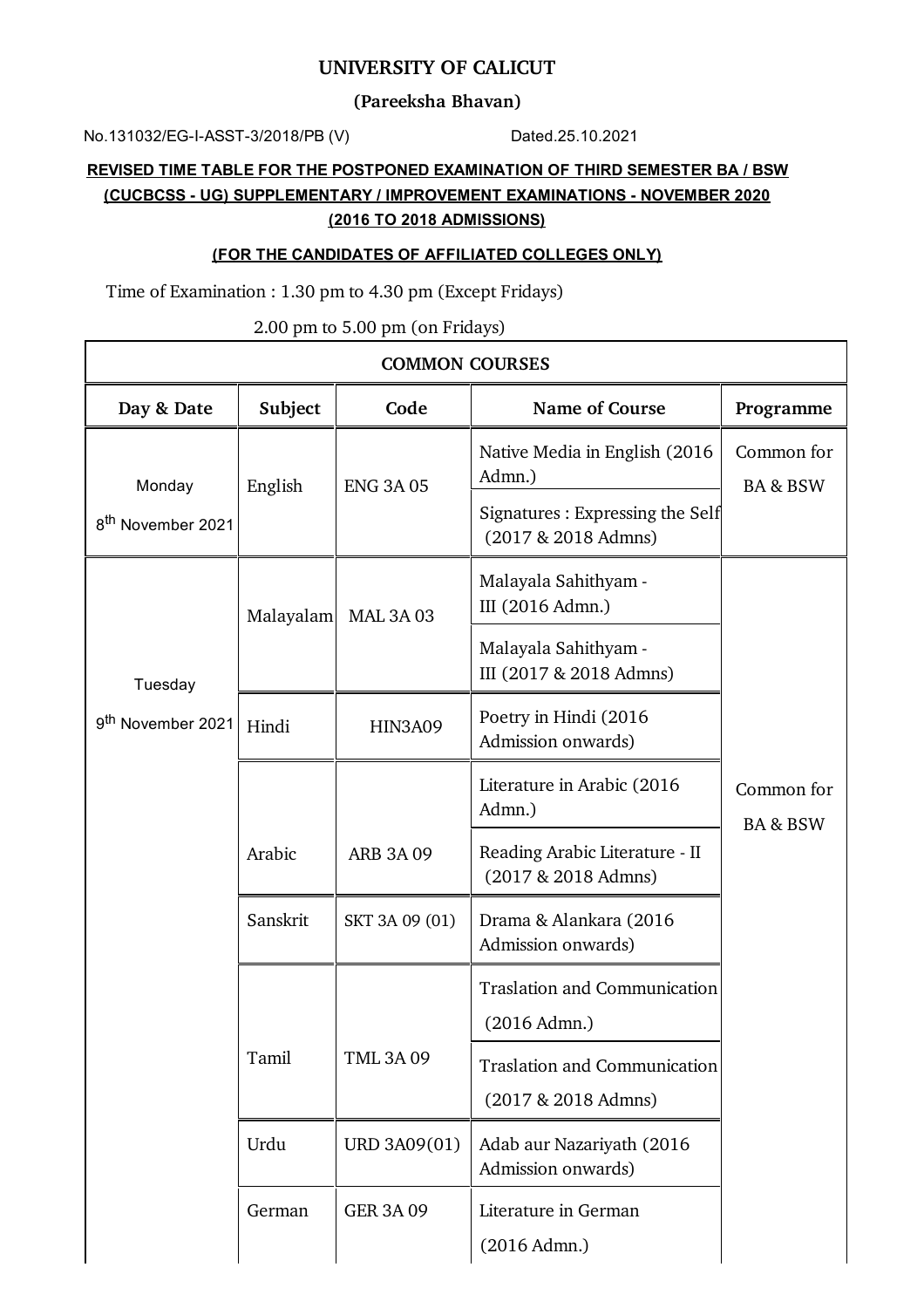| Tuesday                                | German                                       | <b>GER 3A 09</b> |                                |                       | Literature in German<br>(2017 & 2018 Admns)                                         |  |
|----------------------------------------|----------------------------------------------|------------------|--------------------------------|-----------------------|-------------------------------------------------------------------------------------|--|
| 9 <sup>th</sup> November 2021          | French                                       |                  | <b>FRE 3A 09</b>               |                       | Literature in French<br>(2016 Admn.)                                                |  |
|                                        |                                              |                  |                                |                       | Literature in French                                                                |  |
|                                        |                                              |                  |                                | $(2017 & 2018$ Admns) |                                                                                     |  |
|                                        |                                              |                  | <b>CORE COURSES</b>            |                       |                                                                                     |  |
| Wednesday<br>10 <sup>th</sup> November | Sociology                                    |                  | SOC 3B 03/<br><b>SOM 3B 03</b> |                       | Social Informatics                                                                  |  |
| 2021                                   | History                                      |                  | HIS 3B 03 /                    |                       | Informatics and History                                                             |  |
|                                        |                                              |                  | <b>HYD 3B 03</b>               |                       | (Double Main)                                                                       |  |
|                                        | <b>Islamic History</b>                       |                  | <b>ISH 3B 03</b>               |                       | Historical Survey of West Asia (632-<br>1517CE) (Common For Double Main)            |  |
|                                        | Public<br>Administration                     |                  | <b>PUB 3B 03</b>               |                       | <b>Indian Government and Politics</b>                                               |  |
|                                        | <b>Islamic Studies</b>                       |                  | <b>ISL 3B 03</b>               |                       | Science of Hadith                                                                   |  |
|                                        | Functional<br>Arabic                         |                  | <b>FAR 3B 03</b>               |                       | Informatics                                                                         |  |
|                                        | Islamic Finance &<br>Computer<br>Application |                  | IFC 3B03                       |                       | Financial & Corporate Accounting<br>(2016 Admn.)                                    |  |
|                                        |                                              |                  |                                |                       | Introduction to Computers, Office<br>Automation & Internet (2017 & 2018)<br>Admns.) |  |
|                                        | Functional<br>English                        |                  | <b>FEN 3B 03</b>               |                       | English & Communication Technology                                                  |  |
|                                        | Sanskrit                                     |                  | <b>SKT 3B 03</b>               |                       | Methodology of Ancient Indian<br>Tradition                                          |  |
|                                        | Urdu                                         |                  | <b>URD 3B 03</b>               |                       | Thariquekar-e-Adab                                                                  |  |
|                                        | Tamil                                        |                  | <b>TML 3B 03</b>               |                       | Medieval Literature (2016 Admn)                                                     |  |
|                                        |                                              |                  |                                |                       | Medieval Literature (2017 & 2018)<br>Admns)                                         |  |
|                                        | BTTM (Travel &<br>Tourism)                   |                  | <b>TTM 3B 03</b>               |                       | <b>Aviation Management</b>                                                          |  |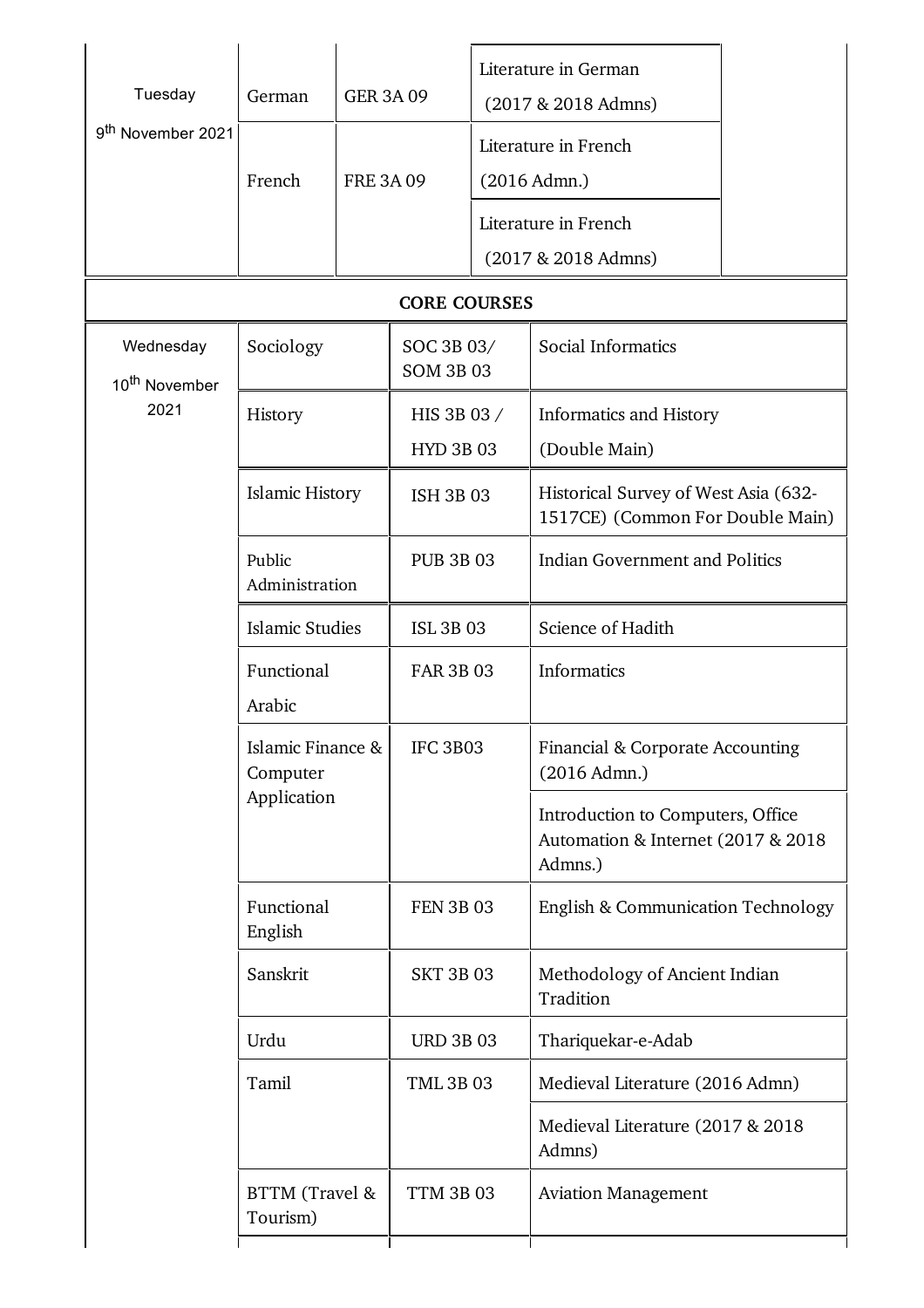|                                   | <b>West Asian</b><br><b>Studies</b>                                                                                                                              | <b>WAS 3B 03</b>                              | Informatics                                              |
|-----------------------------------|------------------------------------------------------------------------------------------------------------------------------------------------------------------|-----------------------------------------------|----------------------------------------------------------|
|                                   | Mass<br>Communication                                                                                                                                            | <b>JOU 3B 03</b>                              | History of Journalism and<br>Broadcasting (2016 Admn.)   |
|                                   | and Journalism                                                                                                                                                   |                                               | <b>Reporting for Newspapers</b>                          |
| Wednesday                         |                                                                                                                                                                  |                                               | (2017 & 2018 Admns)                                      |
| 10 <sup>th</sup> November<br>2021 | Economics /                                                                                                                                                      |                                               |                                                          |
|                                   | Economics with<br>Specialization in<br>Development<br>Economics /<br>Economics with<br>Specialization in<br>Foreign trade /<br>Economics with<br>Islamic Finance | <b>ECO 3B 03</b>                              | Quantitative Methods for Economic<br>Analysis - I        |
|                                   | <b>Political Science</b>                                                                                                                                         | <b>POL 3B 03</b>                              | <b>Indian Government and Politics</b>                    |
|                                   | Music                                                                                                                                                            | MVO 3B 03 /<br>MVE 3B 03/<br><b>MVI 3B 03</b> | Musicology - I                                           |
|                                   | Mridangam                                                                                                                                                        | MMR IIIB 03                                   | Rhythmology - I                                          |
|                                   | Philosophy                                                                                                                                                       | <b>PHL 3B 03</b>                              | Methodology of Humanities and<br>Philosophy              |
|                                   | <b>BSW</b>                                                                                                                                                       | <b>BSW 3B 03</b>                              | Social case work (2016 Admn.)                            |
|                                   |                                                                                                                                                                  |                                               | Introduction to Social Case Work<br>(2017 & 2018 Admns)  |
| Thursday                          | Sociology                                                                                                                                                        | <b>SOC 3B 04</b>                              | Foundation of Sociological Theories                      |
| 11 <sup>th</sup> November<br>2021 | Public<br>Administration                                                                                                                                         | <b>PUB 3B 04</b>                              | Administrative Thought                                   |
|                                   | English                                                                                                                                                          | ENG 3B 01/<br>DM ENG3B 01                     | Reading Drama                                            |
|                                   | <b>Functional English</b>                                                                                                                                        | <b>FEN 3B 04</b>                              | <b>Applied Phonetics</b>                                 |
|                                   | Malayalam                                                                                                                                                        | <b>MAL 3B 03</b>                              | Malayala Kavitha Uthara Khattom                          |
|                                   | Hindi                                                                                                                                                            | <b>HIN 3B 03</b>                              | General Informatics and Computer<br>Application in Hindi |
|                                   | $C$ oncl $r$ it                                                                                                                                                  | <b>CI/T 2D NA</b>                             | Cadya kaira                                              |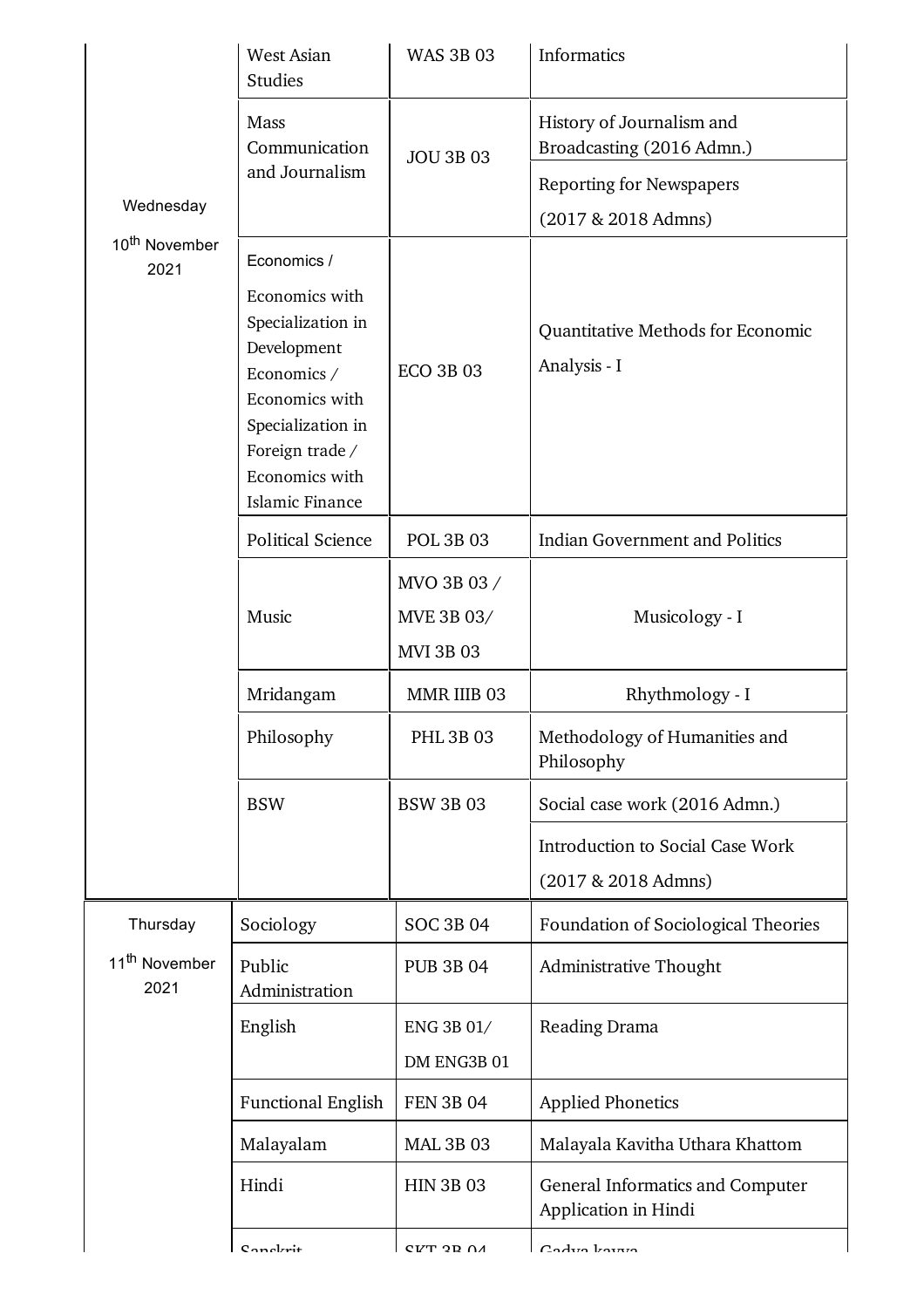|                                   | <b>J</b> aliski il                                                             | די מכ זע         | wauya navya                                               |
|-----------------------------------|--------------------------------------------------------------------------------|------------------|-----------------------------------------------------------|
|                                   |                                                                                |                  | History of Literature - I (2016 Admn.)                    |
|                                   | Arabic                                                                         | <b>ARB 3B 03</b> | Applied Arabic Grammar-II (2017 &<br>2018 Admns)          |
|                                   |                                                                                | ARD 3B 03        | Reading Modern Arabic Prose & Poetry<br>(For Double Main) |
| Thursday                          | <b>Functional Arabic</b>                                                       | <b>FAR 3B 04</b> | Communicative Grammar I                                   |
| 11 <sup>th</sup> November<br>2021 | Urdu                                                                           | <b>URD 3B 04</b> | Ghazal                                                    |
|                                   | Tamil                                                                          | <b>TML 3B 04</b> | Nanool (Ezhuthu) (2016 Admn)                              |
|                                   |                                                                                |                  | Nanool (Ezhuthu) (2017 & 2018<br>Admns)                   |
|                                   | BTTM (Travel &<br>Tourism)                                                     | <b>TTM 3B 04</b> | Tourism in Kerala                                         |
|                                   | <b>West Asian Studies</b>                                                      | <b>WAS 3B 04</b> | History of Ancient Civilization                           |
|                                   | <b>Political Science</b>                                                       | <b>POL 3B 04</b> | <b>World Constitutions: Comparative</b><br>Analysis       |
|                                   | Mass<br>Communication and<br>Journalism                                        | <b>JOU 3B 04</b> | Reporting for Newspapers (2016)<br>Admn.)                 |
|                                   |                                                                                |                  | Editing for Newspapers (2017 & 2018)<br>Admns)            |
|                                   | Philosophy                                                                     | <b>PHL 3B 04</b> | Symbolic Logic and Informatics                            |
|                                   | <b>Islamic Finance</b><br>with Computer<br>Application                         | <b>IFC 3B 04</b> | Indian Financial System (2016 Admn.)                      |
|                                   |                                                                                |                  | Basics of Islamic Finance (2017 &<br>2018 Admns)          |
|                                   | Economics /<br>Economics with<br>Specialization in<br>Development<br>Economics | <b>ECO 3B 04</b> | Modern banking and Insurance                              |
|                                   | Economics with<br>Specialization in<br>Foreign Trade                           | <b>EFT 3B 04</b> | <b>Export Marketing</b>                                   |
|                                   | Economics with<br><b>Islamic Finance</b>                                       | <b>EIF 3B 04</b> | Islamic Banking & Insurance                               |
|                                   | <b>BSW</b>                                                                     | <b>BSW 3C 05</b> | Psychology for Social Work (2016)<br>Admn.)               |
|                                   |                                                                                | <b>RSW 3R 04</b> | Introduction to Social Group Work                         |